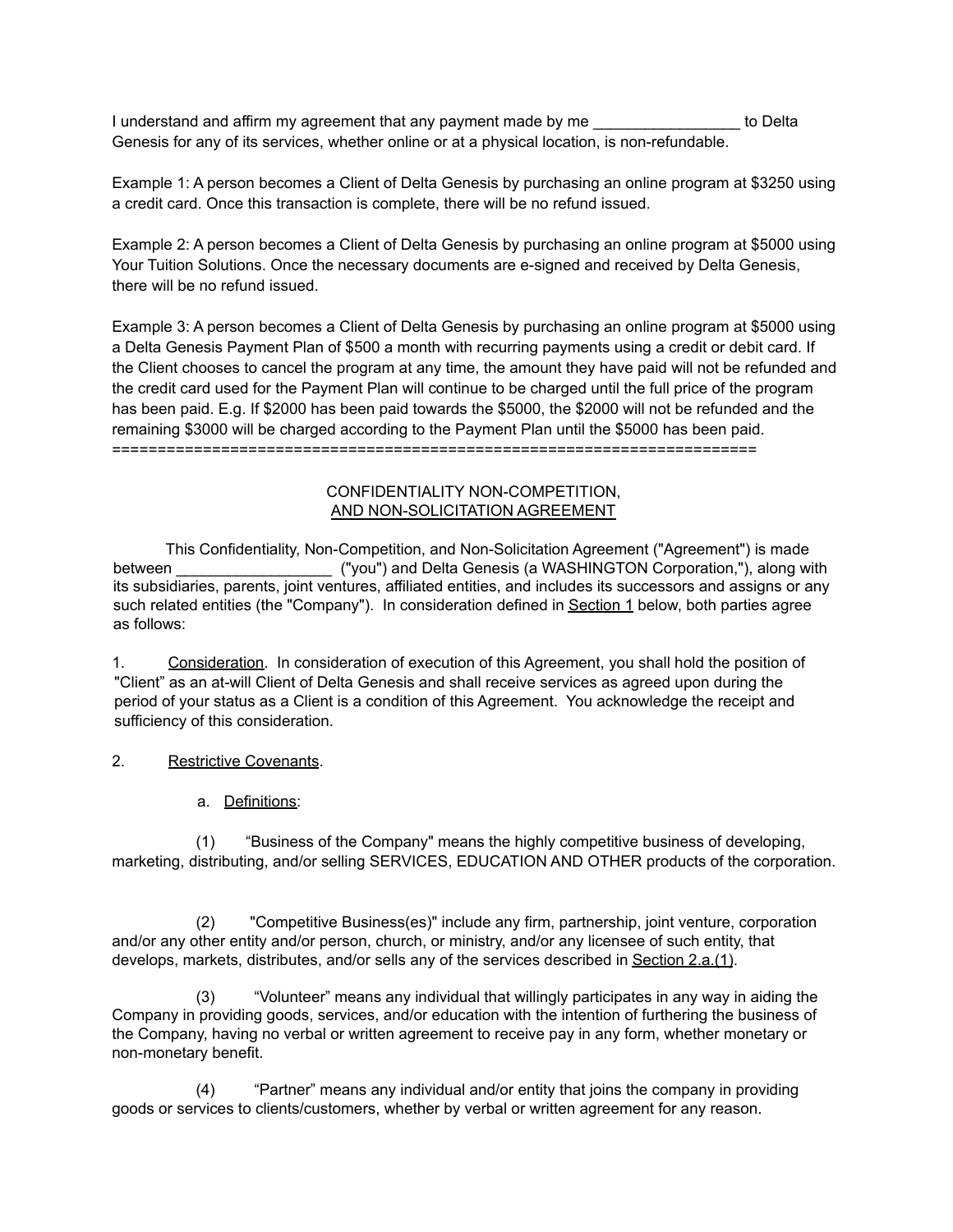(5) "Host" means any individual and/or entity that provides a place to perform services, participates in contacting clients or potential clients, or in any way facilitates initiation or furtherance of the business of the Company in a given territory.

(6) Your "Job Duties" are those duties described in  $Exhibit A$ , attached hereto, as well as those duties as may from time-to-time reasonably be prescribed by the Company during the period of your status as a Client with the Company.

(7) "Customers/ Clients" means any firm, partnership, corporation and/or any other entity and/or person that purchased or purchases from the Company any of the products described in Section  $2.a.(1)$ .

(8) "Customer/Client Prospects" means any firm, partnership, corporation and/or any other entity and/or person reasonably expected by the Company to purchase from the Company any of the products described in Section 2.a.(1).

(9) "Vendors" means any individual and/or entity that provides goods and services to the Company.

(10) "Material Contact" means personal contact or the supervision of the efforts of those who have direct personal contact with Customers, Customer Prospects, or Vendors in an effort to initiate or further a business relationship between the Company and such Customers, Customer Prospects, or Vendors.

(11) "Confidential Information" means information about the Company and its Customers, Customer Prospects, Hosts, Partners, Clients, and/or Vendors that is not generally known outside of the Company, which you will learn of in connection with your status as a client of the Company. Confidential Information may include, without limitation: (1) the terms of this Agreement, except as necessary to inform a subsequent employer of the restrictive covenants contained herein and/or your attorney, spouse, or professional tax advisor only on the condition that any subsequent disclosure by any such person shall be considered a disclosure by you and a violation of this Agreement; (2) the Company's business policies, finances, and business plans; (3) the Company's financial projections, including but not limited to, annual sales forecasts and targets and any computation(s) of the market share of Customers and/or Customer Prospects; (4) sales information relating to the Company's product roll-outs; (5) customized software, marketing tools, and/or supplies that you will be provided access to by the Company and/or will create; (6) the identity of the Company's Customers, Customer Prospects, and/or Vendors, Hosts, and/or Partners, and/or Volunteers (including names, addresses, and telephone numbers of Customers, Customer Prospects, and/or Vendors, Hosts, and/or Partners, and/or Volunteers); (7) any list(s) of the Company's Customers, Customer Prospects, and/or Vendors, Hosts, and/or Partners, and/or Volunteers; (8) the account terms and pricing upon which the Company obtains products and services from its Vendors; (9) the account terms and pricing of sales contracts between the Company and its Customers; (10) the proposed account terms and pricing of sales contracts between the Company and its Customer Prospects; (11) the names and addresses of the Company's Clients and other business contacts of the Company; and (12) the techniques, methods, and strategies by which the Company develops, manufactures, markets, distributes, and/or sells any of the products described in Section  $2.a.(1)$ .

- (12) "Territory" means the area defined in  $Exhibit A$ .
- (13) "Trade Secrets" means Confidential Information under any applicable law.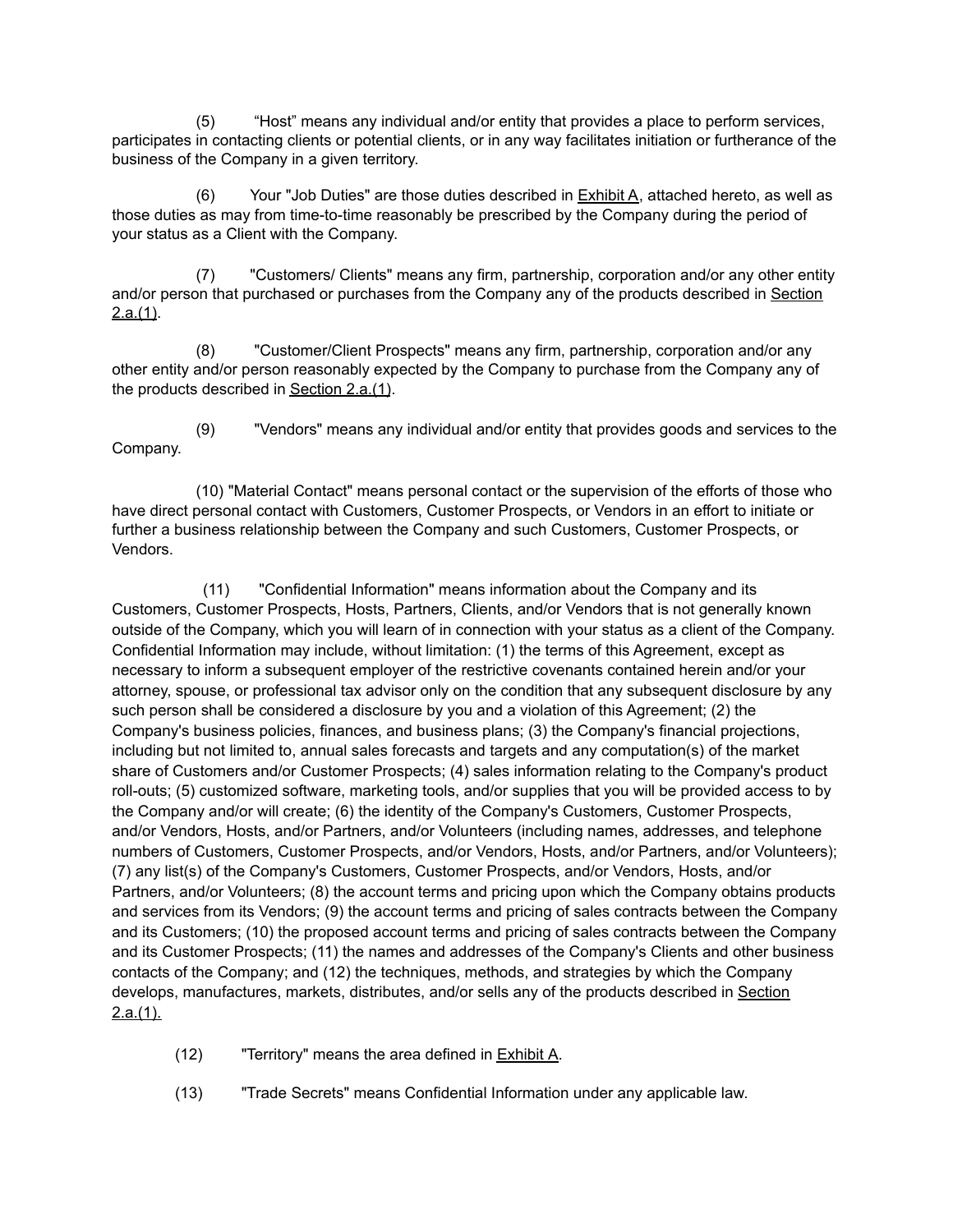(14) "Proprietary Rights" means any and all inventions, discoveries, developments, methods, processes, compositions, works, supplier and customer lists (including information relating to the generation and updating thereof), concepts, and ideas (whether or not patentable or copyrightable) conceived, made, developed, created, or reduced to practice by you (whether at the request or suggestion of the Company or otherwise, whether alone or in conjunction with others, and whether during regular hours of work or otherwise) during your client status period, which may be directly or indirectly useful in, or related to, the Business of the Company or any business or products contemplated by the Company while you are an employee, officer, director, client, host, partner, or volunteer of the Company.

b. You agree that your client status with the Company will bring you into close contact with many of the Company's Customers/Clients, Customer Prospects, Vendors, Trade Secrets, Hosts, Partners, Volunteers, and Confidential information. You further agree that the covenants in this Section 2 are reasonable and necessary to protect the Company's legitimate business interests and its Directors, Communicators, Coaches, Volunteers, Hosts, Partners, Customers/Clients, Customer/Client Prospects, and/or Vendor relationships, Trade Secrets, and Confidential Information.

c. You agree to abide by all of the Company's policies and procedures, which may be amended from time-to-time.

d. You further agree that, due to your position, your engaging in any activity that may breach this Agreement will cause the Company great, immediate, and irreparable harm.

e. Duty of Confidentiality. You agree that during your client status with the Company and for a period of five (5) years following the termination of such status for any reason, you shall not directly or indirectly divulge or make use of any Confidential Information outside of your client status with the Company (so long as the information remains confidential) without the prior written consent of the Company. You shall not directly or indirectly misappropriate, divulge, or make use of Trade Secrets for an indefinite period of time, so long as the information remains a Trade Secret under applicable law. You further agree that if you are questioned about information subject to this agreement by anyone not authorized to receive such information, you will notify the Company within 24 hours. You acknowledge that applicable law may impose longer duties of nondisclosure, especially for Trade Secrets, and that such longer periods are not shortened by this Agreement.

f. Return of Confidential Information and Company Property. You agree to return all Confidential Information and/or Trade Secrets within three (3) calendar days following the termination of your client status for any reason. To the extent you maintain Confidential Information and/or Trade Secrets in electronic form on any computers or other electronic devices owned by you, you agree to irretrievably delete all such information and to confirm the fact of deletion in writing within three (3) calendar days following termination of client status with the Company for any reason. You also agree to return all property in your possession at the time of the termination of the client status with the Company, including but not limited to all documents, records, tapes, and other media of every kind and description relating to the Business of the Company and its Customers/Clients, Customer/Client Prospects, and/or Vendors, and/or Hosts, and/or Partners, and/or Volunteers, and any copies, in whole or in part, whether or not prepared by you, all of which shall remain the sole and exclusive property of the Company.

g. Proprietary Rights. Proprietary Rights shall be promptly and fully disclosed by you to the Company's General Counsel and/or President and shall be the exclusive property of the Company as against you and your successors, heirs, devisees, legatees and assigns. You hereby assign to the Company your entire right, title, and interest therein and shall promptly deliver to the Company all papers, drawings, models, data, and other material relating to any of the foregoing Proprietary Rights conceived, made, developed, created or reduced to practice by you as aforesaid. All copyrightable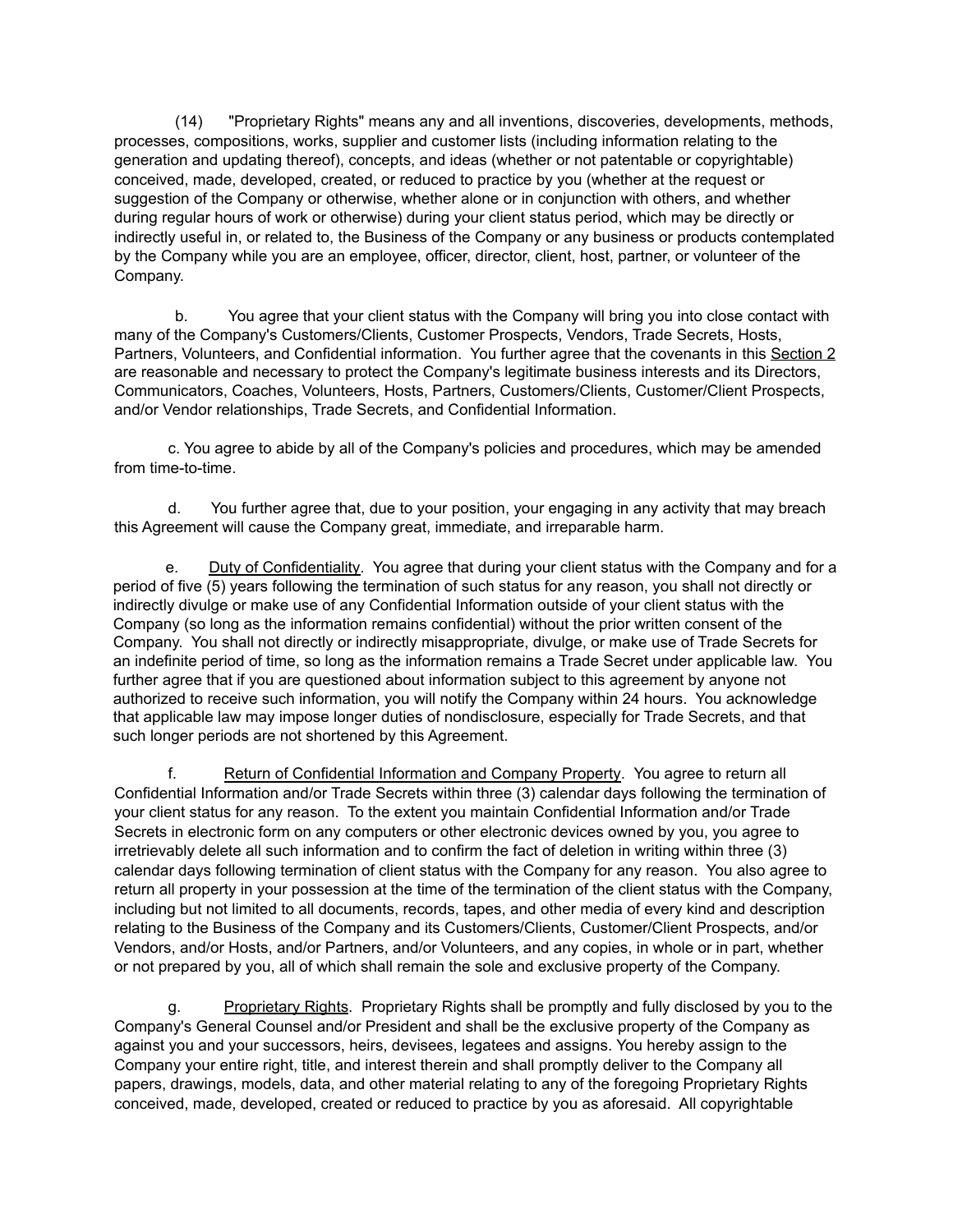Proprietary Rights shall be considered "works made for hire." You shall, upon the Company's request and at its expense, execute any documents necessary or advisable in the opinion of the Company's counsel to assign, and confirm the Company's title in the foregoing Proprietary Rights and to direct issuance of patents or copyrights to the Company with respect to such Proprietary Rights as are the Company's exclusive property as against you and your successors, heirs, devisees, legatees and assigns under this Section 2.g. or to vest in the Company title to such Proprietary Rights as against you and your successors, heirs, devisees, legatees and assigns, the expense of securing any such patent or copyright, however, to be borne by the Company.

h. Non-Competition. You covenant and agree that, during the term of your client status with the Company and for twelve (12) months after the termination thereof, regardless of the reason for the client status termination, you will not, directly or indirectly, anywhere in the Territory and/or Territories, on behalf of any Competitive Business or Ministry or Individual perform the same or substantially the same Job Duties.

i. Non-Solicitation of Customers, Customer Prospects, Hosts, Partners, Volunteers, and Vendors. You also covenant and agree that during the term of your client status with the Company and for twelve (12) months after the termination thereof, regardless of the reason for the client status termination, you will not, directly or indirectly, solicit or attempt to solicit any business from any of the Company's Customers, Customer Prospects, Hosts, Partners, Volunteers, or Vendors with whom you had Material Contact during the last two (2) years of your client status with the Company.

j. Non-Solicitation of Employees. You also covenant and agree that during the term of your client status with the Company and for twelve (12) months after the termination thereof, regardless of the reason for the client status termination, you will not, directly or indirectly, on your own behalf or on behalf of or in conjunction with any person or legal entity, recruit, solicit, or induce, or attempt to recruit, solicit, or induce, any non-clerical employee of the Company with whom you had personal contact or supervised while performing your Job Duties, to terminate their client status relationship with the Company.

3. At-Will Status. You acknowledge and agree that nothing in this Agreement is a guarantee or assurance of client status for any specific period of time. Rather, you understand that you are an at-will Client and that the Company may refuse service at any time for any reason. You are similarly free to resign as a client at any time for any reason.

4. Governing Law and Remedies. In addition to any other remedies at law or in equity it may have, each party shall be entitled to seek equitable relief, including injunctive relief and specific performance, in connection with a breach of the provisions of this Agreement. The parties acknowledge and agree that they are bound by their arbitration obligations under Exhibit B attached hereto, which the parties also hereby agree to execute contemporaneously and is an integral part of this Agreement. The parties agree and acknowledge that all provisions of this Agreement shall be governed by and construed in accordance with the laws of the State of Washington exclusively and without reference to principles of conflict of laws. The Federal Arbitration Act ("FAA") will supersede state laws to the extent inconsistent. The Arbitrator(s) shall have no authority to apply the law of any other jurisdiction.

\_\_\_\_\_\_\_\_ **Your initials to acknowledge agreement to Governing Law and Remedies provision in Section 4**.

5. Construction of Agreement. The covenants contained herein shall be presumed to be enforceable, and any reading causing unenforceability shall yield to a construction permitting enforcement. If any single covenant or clause shall be found unenforceable, it shall be severed and the remaining covenants and clauses enforced in accordance with the tenor of the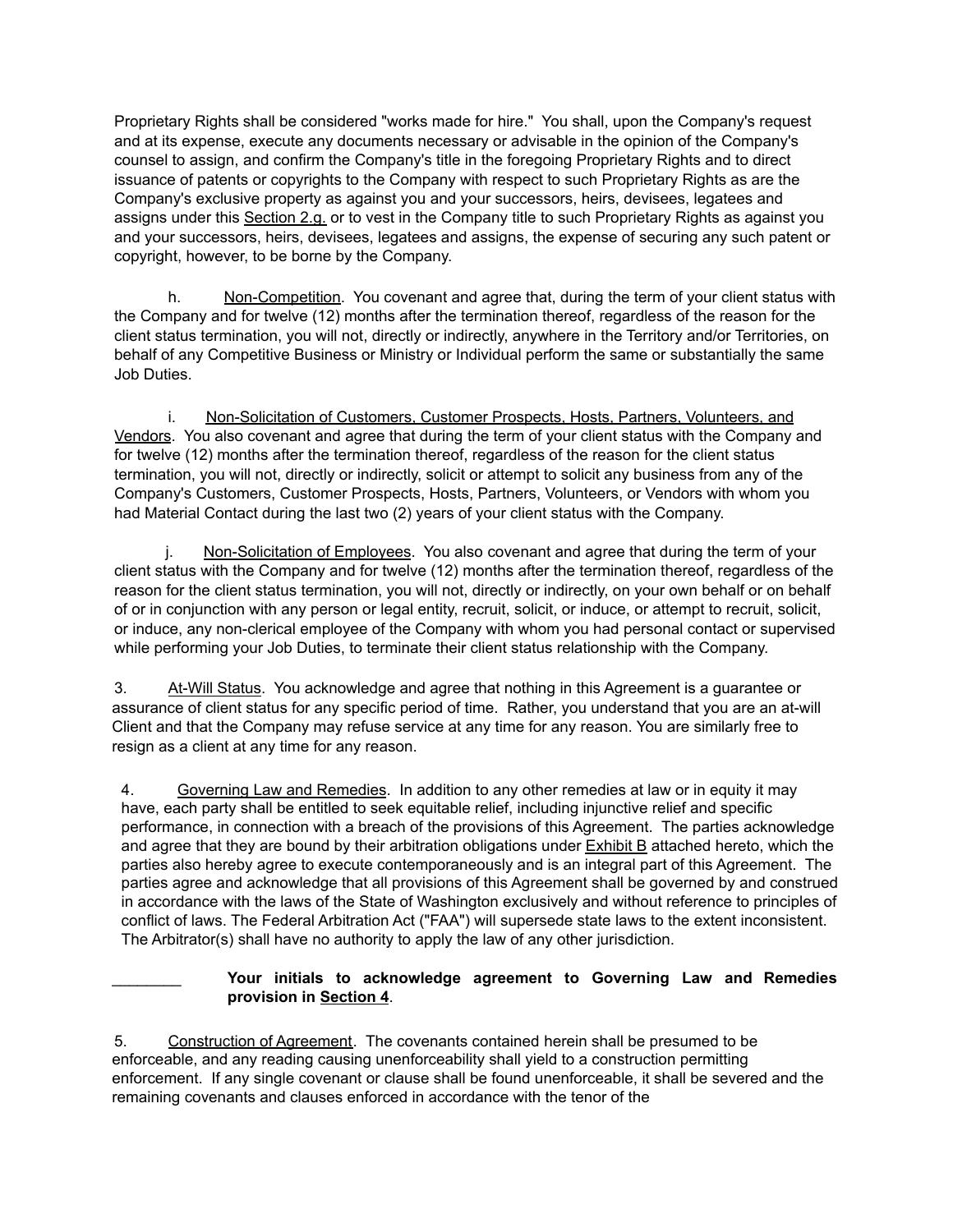Agreement. In the event the Arbitrator(s) should determine not to enforce a covenant as written due to overbreadth, the parties specifically agree that said covenant shall be modified and enforced to the extent reasonable, whether said modifications are in time, territory, or scope of prohibited activities.

6. Entire Agreement. This Agreement, which includes Exhibits A and B, represents the entire understanding between the Company, Delta Genesis, and you on the matters addressed herein and may not be modified, changed or altered by any promise or statement by the Company Delta Genesis other than in writing signed by you and an authorized representative of Company Delta Genesis. The waiver by the Company Delta Genesis of a breach of any provision of this Agreement by any employee shall not be construed as a waiver of rights with respect to any subsequent breach by you.

**You acknowledge that you have carefully read and understand the provisions of this Agreement, and understand that you have the right to seek independent advice at your expense or to propose modifications prior to signing the Agreement and have negotiated proposed modifications to the extent you deemed necessary. Nothing contained in this Agreement creates a contractual right to a continued client status for a definite term. You represent and warrant that you have entered into this Agreement voluntarily and after consulting with whomsoever you wished.**

| Executed this | day of  | 2022. |
|---------------|---------|-------|
| (day)         | (month) |       |

**Client** 

# A - TERRITORY AND JOB DUTIES

Date: \_\_\_\_\_\_\_\_\_\_\_\_\_\_\_\_\_\_\_\_\_\_\_\_

"Territory" means any town, county, municipality or venue where services have previously been or are scheduled to be provided or performed by the Company and/or its Directors, Officers, and/or Employees.

Job Duties are: Any and all instructions and/or tasks assigned, verbally or written, by the President, Officers, and/or Directors of the Company.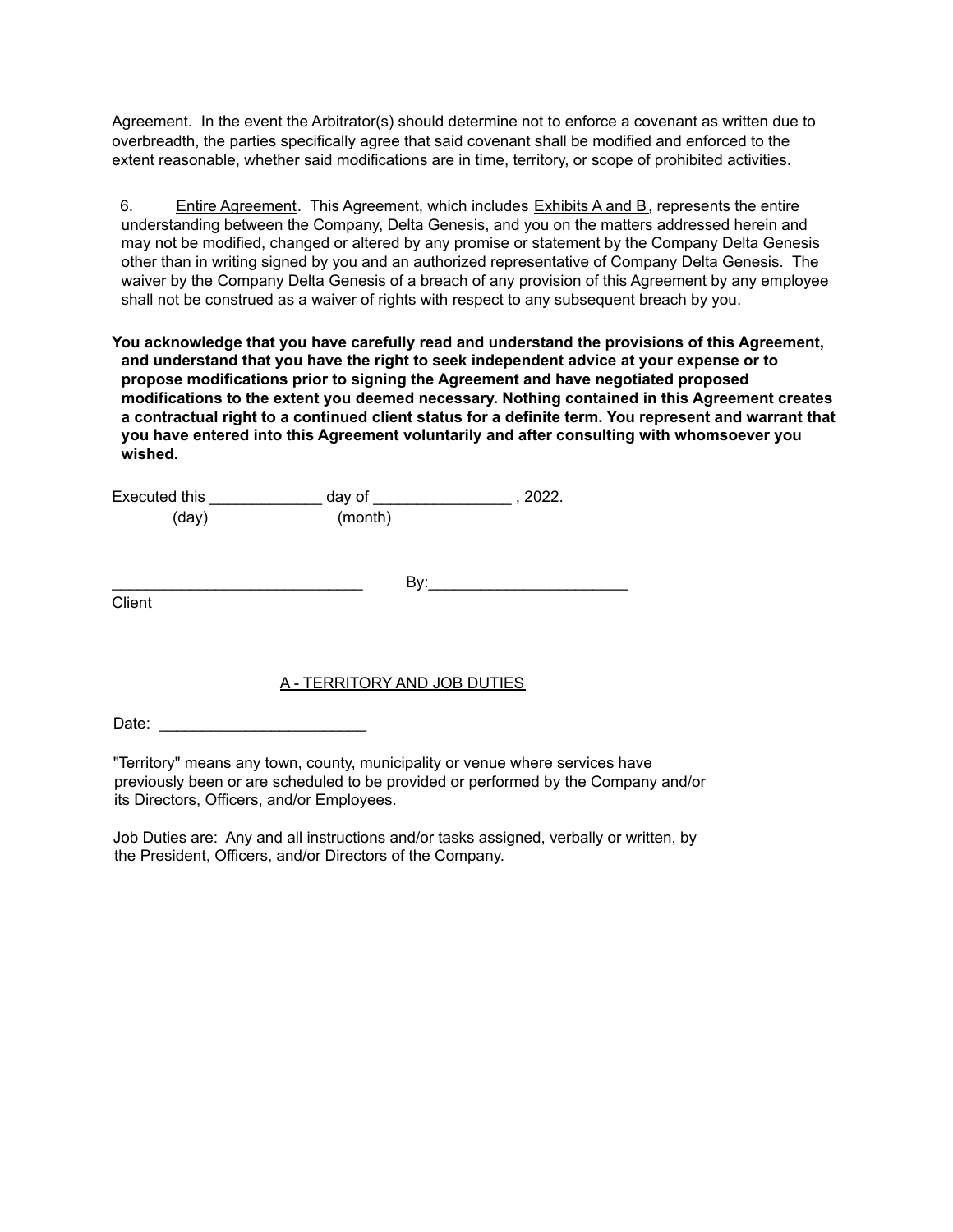### EXHIBIT B - ARBITRATION CLAUSE

(1)In consideration of the benefits described in the Confidentiality, Non-Competition, and Non-Solicitation Agreement executed by \_\_\_\_\_\_\_\_\_\_\_\_\_\_\_\_("you") and Delta Genesis, a Washington Corporation, (" the Company"), along with its subsidiaries, parents, joint ventures, affiliated entities, and includes its successors and assigns or any such related entities (the "Company") on the same date hereto and into which this Exhibit B is incorporated, ("Agreement"), the Company, Delta Genesis, and you hereby agree that any controversy or claim arising under federal, state and local statutory or common or contract law between the Company and you involving the construction or application of any of the terms, provisions, or conditions of the Agreement, including, but not limited to, breach of contract, tort, and/or fraud, must be submitted to arbitration on the written request of either party served on the other. Arbitration shall be the exclusive forum for any such controversy. For example, if the Company and you have a dispute concerning the interpretation or enforceability of one or more restrictive covenants, the parties will resolve the dispute exclusively through arbitration. The Arbitrator's decision shall be final and binding on both parties.

(2) If any claim or cause of action at law or in equity is filed by either party in any state or federal court which results in arbitration being compelled and/or the claim or cause of action being dismissed, stayed, and/or removed to arbitration pursuant to this Agreement, the party who instituted the claim or cause of action in state or federal court, either wholly or in substantial part, shall, at the discretion of the Arbitrator(s), reimburse the respondent for its reasonable attorneys' fees, costs, and necessary disbursements to the extent permitted by law, in addition to any other relief to which it may be entitled, related to the state or federal court claim or action.

(3) Excluding the initial filing fee, which shall be borne by the claimant, the cost of arbitration shall be borne by the Company, unless the Arbitrator determines that any claim(s) brought by you was/were wholly frivolous or fraudulent. If an arbitration or any action at law or in equity is necessary to enforce or interpret the terms of this Agreement, the prevailing party, either wholly or in substantial part, shall, at the discretion of the Arbitrator, be entitled to its reasonable attorneys' fees, costs, and necessary disbursements to the extent permitted by law, in addition to any other relief to which it may be entitled.

(4) If you or Company submits any controversy or claim to arbitration, the arbitration will be conducted in a location solely selected by the company and all claims shall be submitted to and administered by the American Arbitration Association.

(5) The arbitration shall comply with and be governed by the American Arbitration Association's Commercial Arbitration Rules ("Rules") effective as of the execution date below, to the extent such Rules are not contrary to the express provisions of this Agreement. The parties also agree that the American Arbitration Association Optional Rules for Emergency Measures of Protection ("Emergency Rules") shall apply to proceedings brought by either party. The above Rules and Emergency Rules can be found at the following page of the American Arbitration Association's website, [www.adr.org:](http://www.adr.org) http://www.adr.org/sp.asp?id=22440. You acknowledge that you should read these Rules and Emergency Rules and that it is your responsibility to be familiar with them prior to signing the Agreement. If you are unable to access the Rules and/or Emergency Rules at the above website, you can request a copy of them from a Company official prior to signing the Agreement.

(6) The parties agree and acknowledge that all provisions of this Agreement shall be governed by and construed in accordance with the laws of the State of Washington exclusively and without reference to principles of conflict of laws. The Federal Arbitration Act ("FAA") will supersede state laws to the extent inconsistent. Any claim(s) involving the construction or application of this